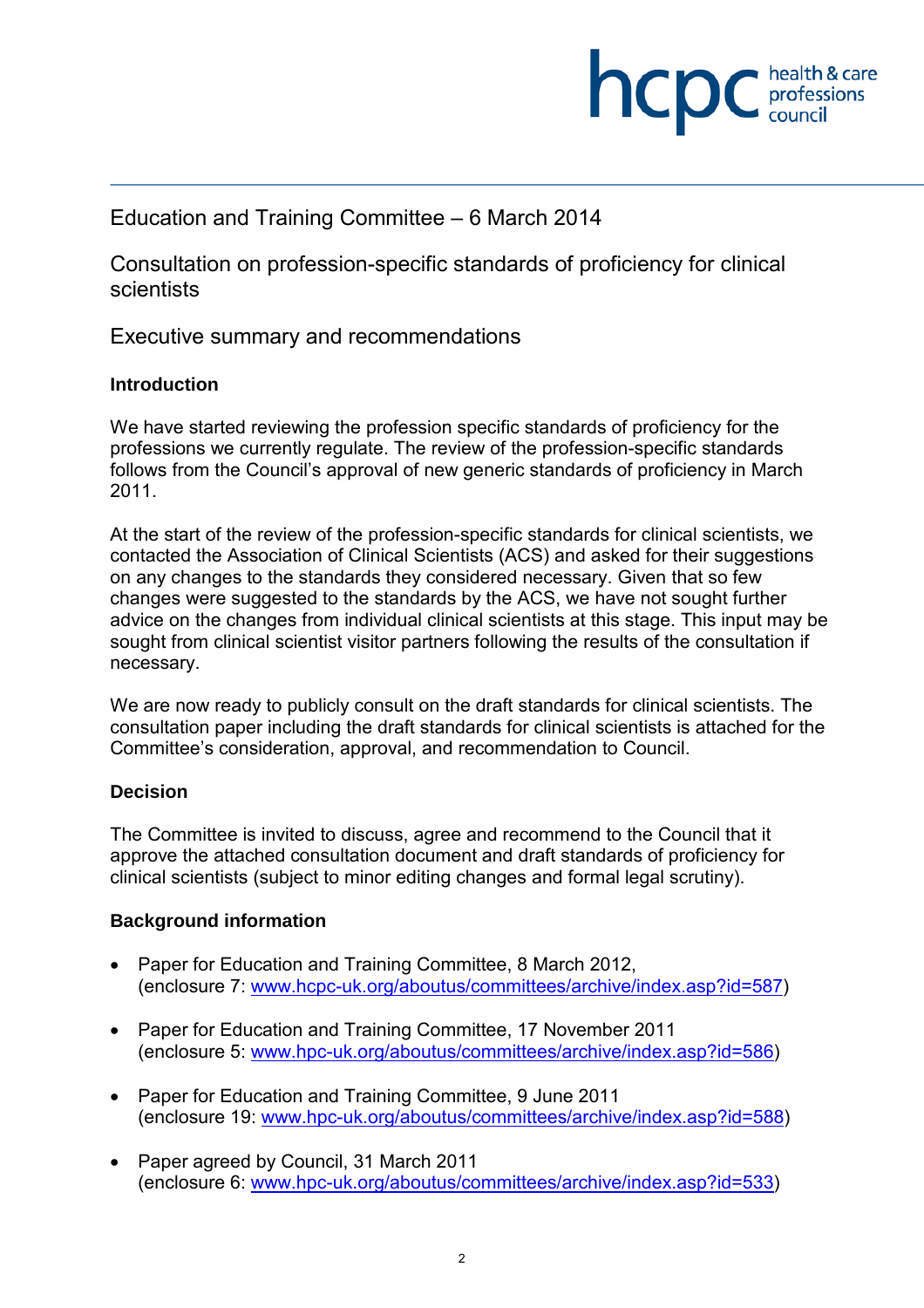### **Resource implications**

The resource implications of this round of consultation are accounted for in the Policy and Standards Department planning for 2013/14. The resource implications of the ongoing process of review and eventual publication of the revised standards of proficiency have been taken into account in the Policy and Standards workplan for 2013/14, and will continue to be taken into account in future years.

### **Financial implications**

The financial implications include the costs associated with a series of public consultations on new draft standards and publication of new standards for 15 professions. These costs are accounted in department planning for 2013/14. We anticipate further costs in 2014/15 for further consultations and publication of further revised standards.

### **Appendices**

None

### **Date of paper**

14 February 2013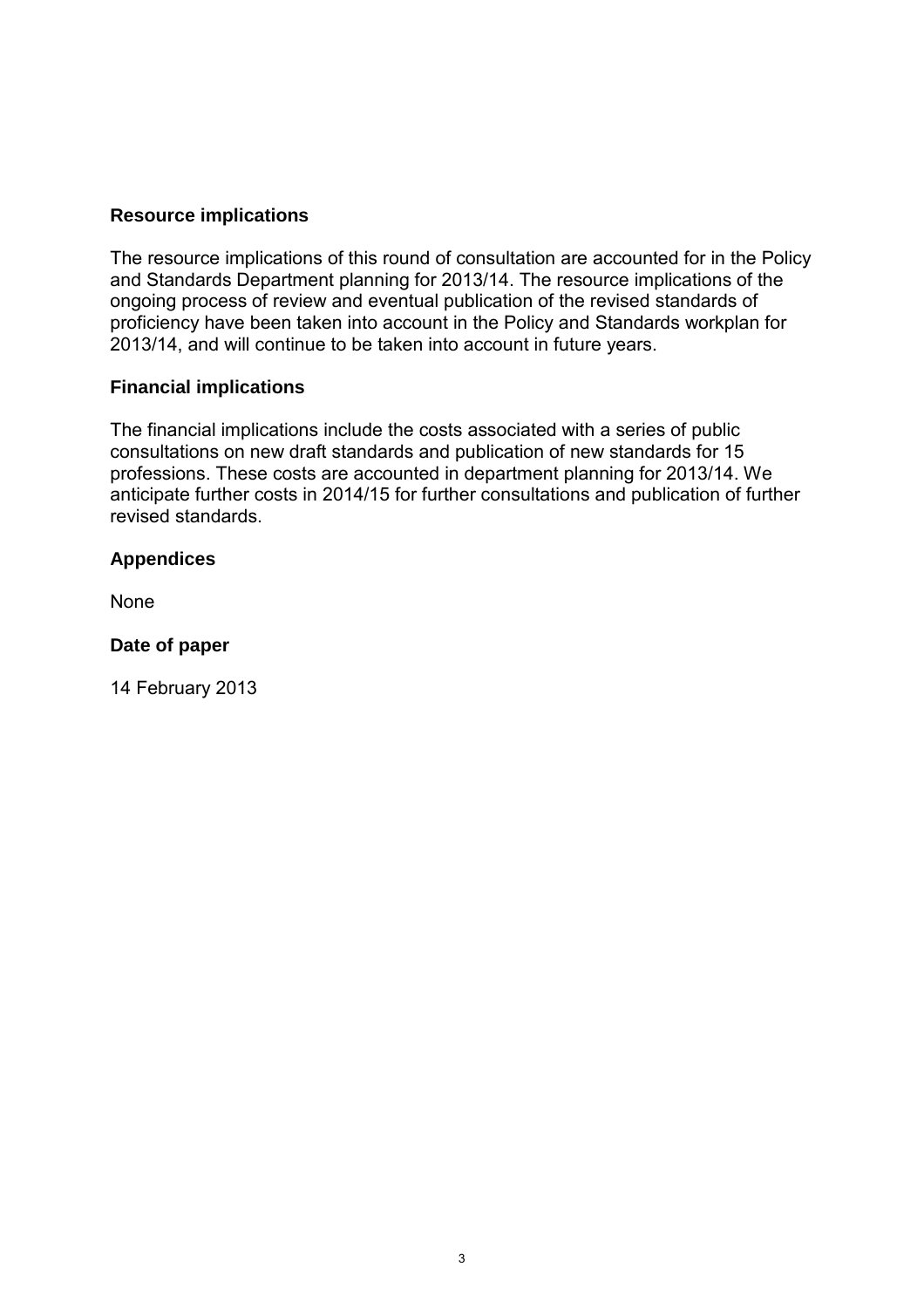

# **Consultation on changes to the profession-specific standards of proficiency for clinical scientists**

## **Contents**

| $5^{\circ}$ |
|-------------|
|             |
|             |
|             |
|             |
| 10          |
| 12          |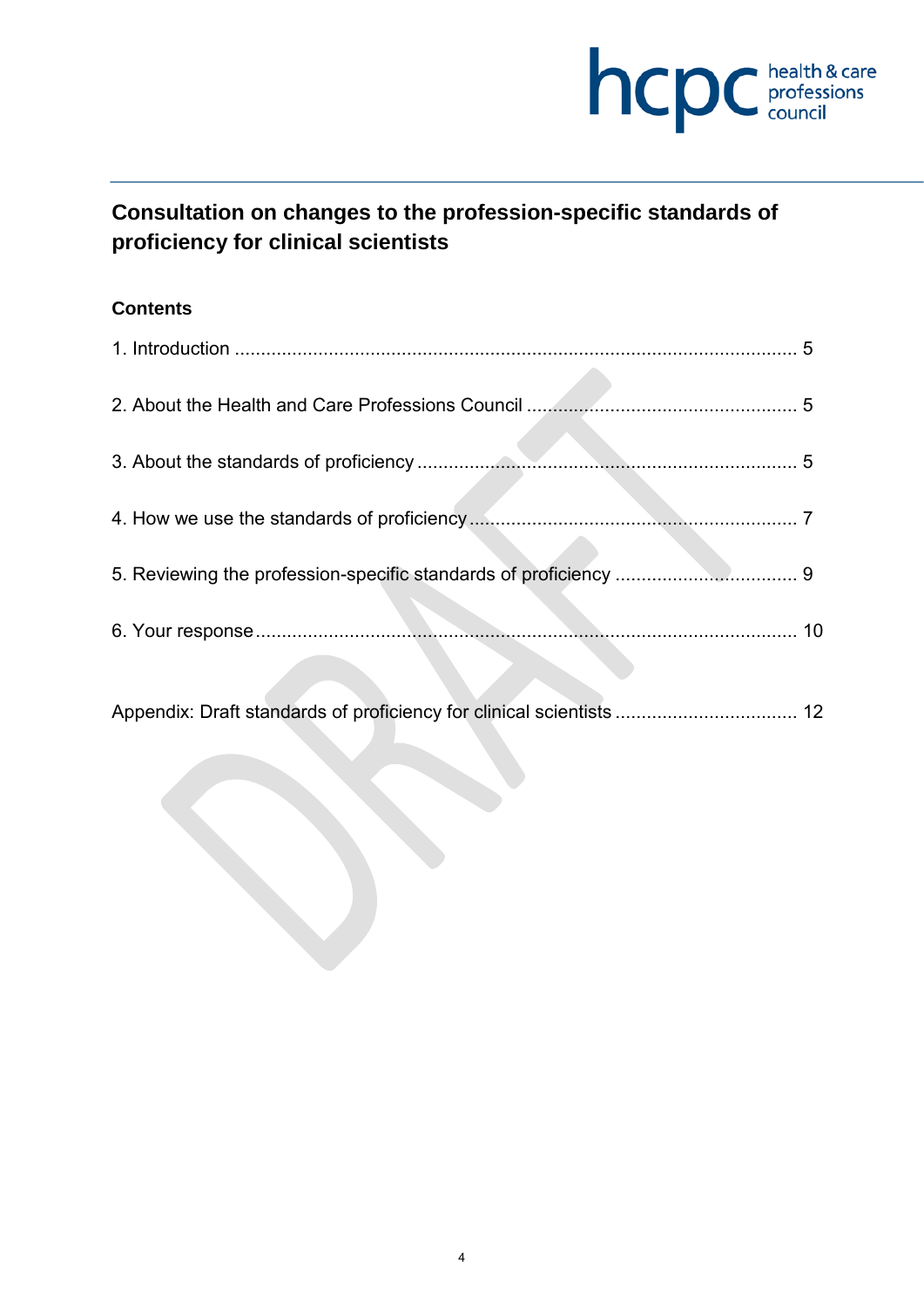# **1. Introduction**

- 1.1 This document seeks the views of stakeholders on proposed changes to the profession-specific standards of proficiency for clinical scientists.
- 1.2 We are conducting our review of the profession-specific standards on a rolling basis by reviewing the standards of proficiency for groups of professions at a time. More information about the review process is set out below.
- 1.3 At the same time as this consultation we are also consulting on the profession-specific standards for biomedical scientists.
- 1.4 These consultations will be of interest to members of these professions, as well as relevant education providers, employers, professional bodies and those who use the services of these professions.
- 1.5 The consultations will run from **X Month 201X to X Month 201X**.

# **2. About the Health and Care Professions Council**

- 2.1 We are a regulator and were set up to protect the public. To do this, we keep a register of professionals who meet our standards for their professional skills and behaviour. Individuals on our Register are called 'registrants'.
- 2.2 We currently regulate 16 professions: arts therapists, biomedical scientists, chiropodists/podiatrists, clinical scientists, dietitians, hearing aid dispensers, occupational therapists, operating department practitioners, orthoptists, paramedics, physiotherapists, practitioner psychologists, prosthetists/orthotists, radiographers, social workers in England, and speech and language therapists.

# **3. About the standards of proficiency**

- 3.1 The standards of proficiency are the standards that we consider necessary for the safe and effective practice of each of the professions we regulate. They describe what professionals must know, understand and be able to do at the time they apply to join our Register. The standards play an important role in public protection. When a professional applies for or renews their registration, or if concerns are raised about their competence while they are registered with us, we use the standards of proficiency to check whether they have the necessary knowledge and skills to be able to practise their profession safely and effectively.
- 3.2 Article 5(2)(a) of the Health and Social Work Professions Order 2001 (the Order) says that we must: "…establish the standards of proficiency necessary to be admitted to the different parts of the Register being the standards [the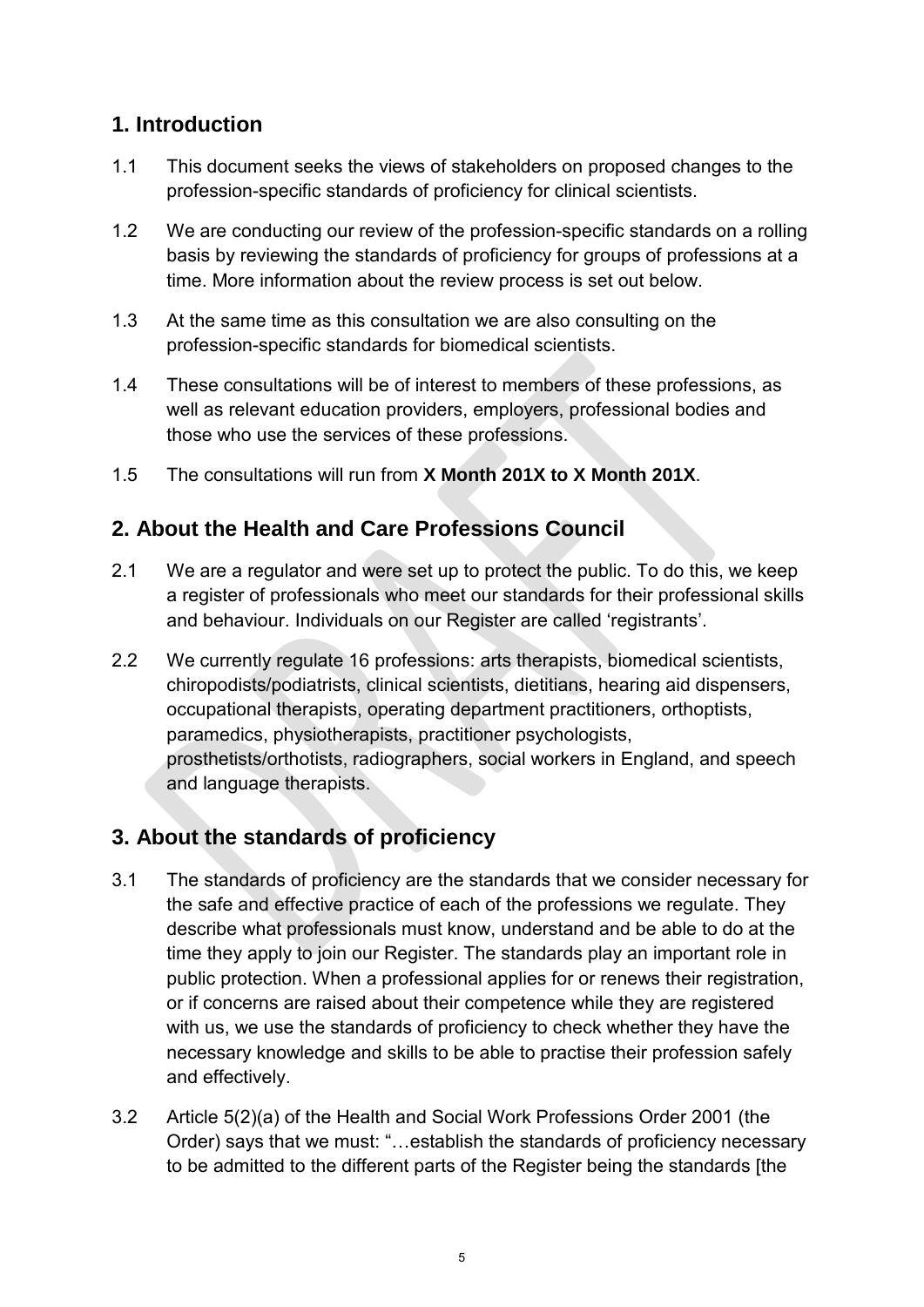Council] considers necessary for safe and effective practice under that part of the Register".

- 3.3 This means that we must publish standards for each of the professions which are the 'necessary' or 'minimum' that we consider to be required for safe and effective practice.
- 3.4 There are separate standards of proficiency for each of the professions we regulate. The standards of proficiency complement our other standards as well as policies developed by employers and guidance produced by professional bodies.

### **Structure of the standards**

- 3.5 The standards of proficiency are divided into generic standards (which apply to all the professions) and standards specific to each of the professions regulated. The purpose of the generic standards is to recognise commonality across all the professions that we regulate. The purpose of the professionspecific standards is to set out additional standards for each profession relevant to the generic standard.
- 3.6 We consulted on changes to the generic standards of proficiency between July and October 2010.<sup>1</sup> The new generic standards have now been agreed by our Council and are not the subject of this consultation. Under the new structure, most of the standards of proficiency will be profession-specific, listed under the 15 new generic standards.

## **Order of the standards**

3.7 The standards of proficiency are not hierarchical and are all equally important in practice. When we were considering an appropriate order for the generic standards, we felt that there are certain standards—such as the requirement to 'practise safely and effectively within their scope of practice'—that set the highest-level requirements for all registrants, and that should logically be placed at the beginning of the list. In considering the order of the professionspecific standards of proficiency, we have continued this approach by listing standards that are about more general principles first under the relevant generic standards, followed by standards that address more specific competencies.

## **Language used in the standards**

3.8 As mentioned above, the standards of proficiency are the minimum standards for safe and effective practice. This means that they have to be relevant and

<sup>&</sup>lt;sup>1</sup> You can find more information about the consultation on our website here: www.hcpc-uk.org/aboutus/consultations/closed/index.asp?id=110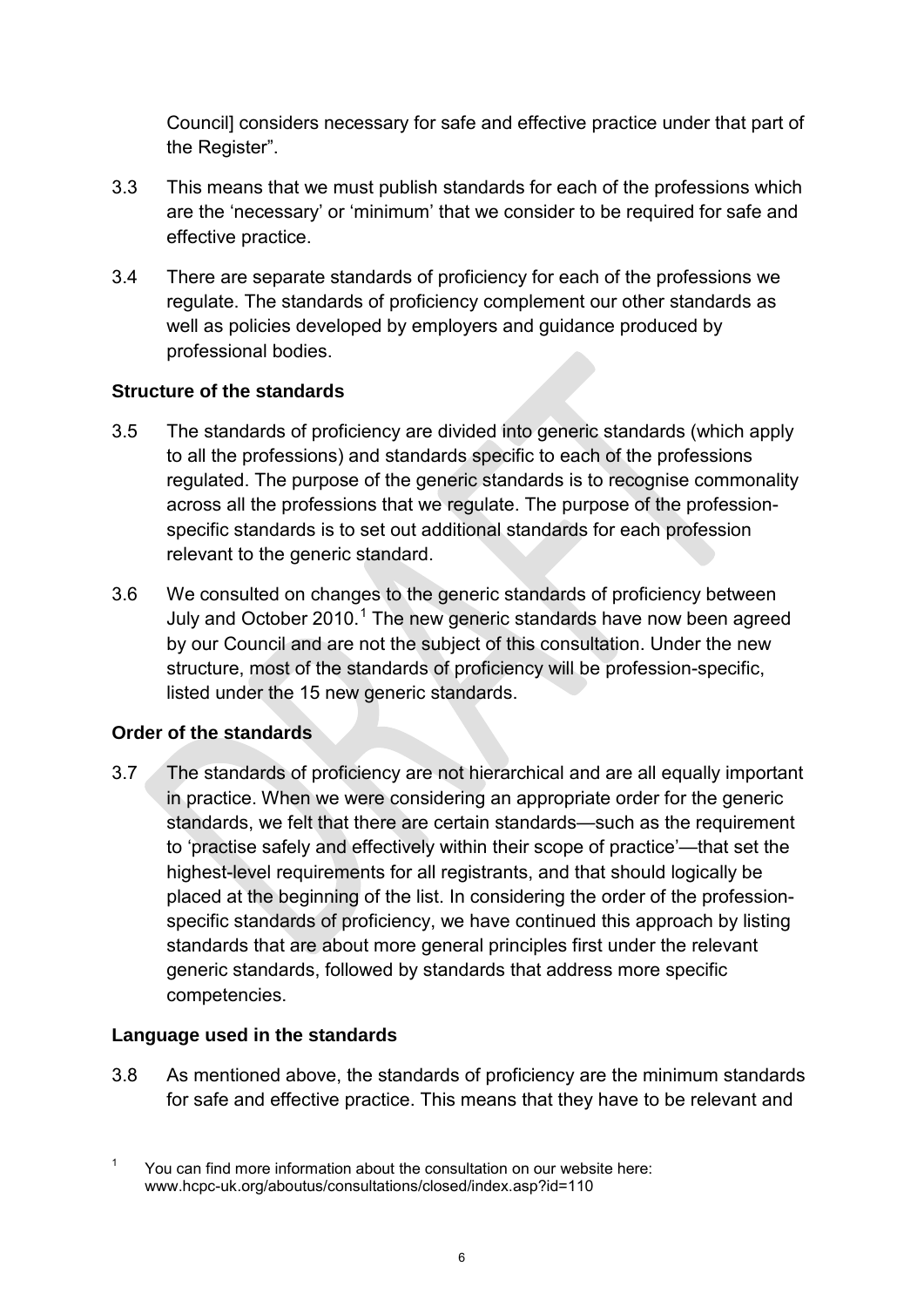applicable to prospective registrants applying to come on to the Register for the first time, as well as existing registrants and their practice.

- 3.9 The language used in the standards plays an important role in ensuring that they meet the above requirements. We intentionally use verbs such as 'understand', 'know' and 'be able to' rather than 'must'.
- 3.10 For example: *be able to practise within the legal and ethical boundaries of their profession*. By using 'be able to' we can ensure that:
	- the standard is applicable to prospective registrants i.e. those who have not yet started practising and are applying to be registered for the first time; and
	- the standard is relevant and applicable to existing registrants. It could also be used in a fitness to practise case where a registrant's conduct or competence was called in to question.
- 3.11 If we changed the wording of this standard, for example, to 'registrants must practise within the legal and ethical boundaries of their profession' it could no longer be met by prospective registrants who have not yet practised in their profession.
- 3.12 We write the standards in a way that means they are relevant to all registrants in a profession, regardless of their area of practice. We also use language that can take into account changes in the law, technology or working practices which might take place over time.
- 3.13 We have received some feedback to suggest that the language and terminology used in the profession-specific standards for some professions needs to be amended to better reflect the practice of those professions. We hope that the new draft standards will address these concerns.

# **4. How we use the standards of proficiency**

### **Approval of education programmes**

- 4.1 The primary role of the standards of proficiency is in articulating the skills, knowledge and abilities necessary to become registered for the first time.
- 4.2 We conduct approval visits to education providers to ensure that the programmes meet the standards. Our standards of education and training cover areas such as admissions, assessment and practice placements, and we approve programmes using these standards. A programme which meets the standards of education and training will also allow a student who successfully completes that programme to meet the standards of proficiency.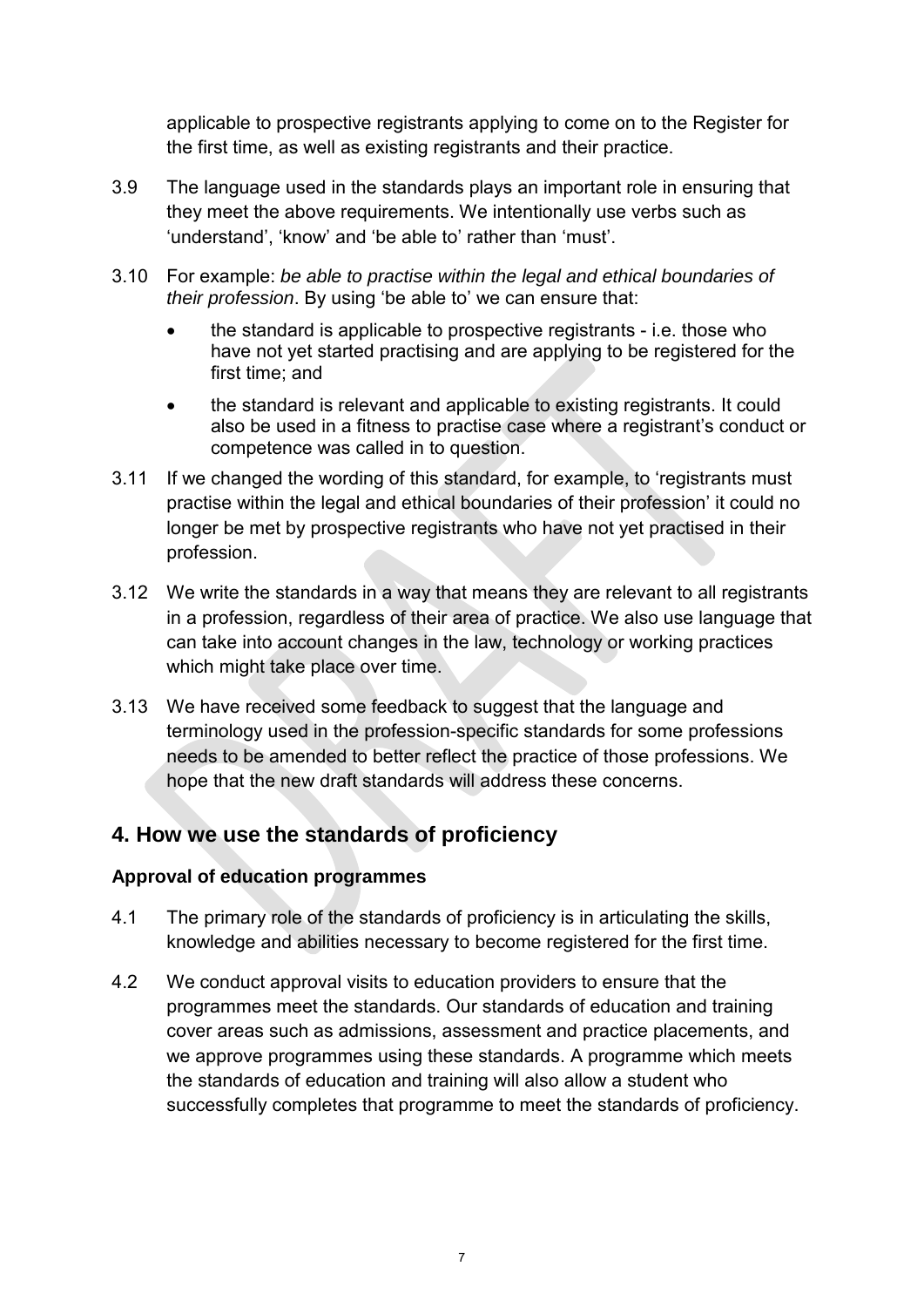### **Registration and renewal**

- 4.3 The standards of proficiency play a central role in how someone becomes and remains registered with us.
- 4.4 Most applicants complete their study within the UK and apply for registration through our UK approved programme route. We assess all approved programmes to ensure that students who successfully complete them meet the standards of proficiency and are therefore eligible for registration.
- 4.5 International applications are also assessed against the standards of proficiency. Each application is assessed by assessors from the relevant profession to determine whether the applicant's education, training and experience mean that they meet the standards.
- 4.6 Every time a registrant renews their registration, we ask them to sign a declaration to confirm that they continue to meet the standards of proficiency which apply to them.

#### **Fitness to practise**

4.7 If a registrant's competence is called into question we may look at the standards of proficiency in deciding whether we need to take any action. This does not mean that we will take action if a registrant does not meet all of the standards, but we may use the standards to decide whether they are practising safely and effectively within their scope of practice.

### **Scope of practice**

- 4.8 As outlined above, when registrants renew their registration they must sign a declaration to state that they meet the standards which apply to them.
- 4.9 Once someone becomes registered, we recognise that their scope of practice may change. We define scope of practice as the area or areas of a registrant's profession in which they have the knowledge, skills and experience to practise lawfully, safely and effectively, in a way that meets our standards and does not pose any danger to the public or to them.
- 4.10 A registrant's scope of practice may change over time and we recognise that the practice of experienced registrants often becomes more focussed and specialised than that of newly registered colleagues. This might be because of specialisation in a particular area of practice or with a particular group, or a movement into roles in management, education or research.
- 4.11 A registrant's particular scope of practice may mean that they are unable to continue to demonstrate that they meet all of the standards of proficiency that apply for the whole of their profession. As long as they make sure that they are practising safely and effectively within their given scope of practice and do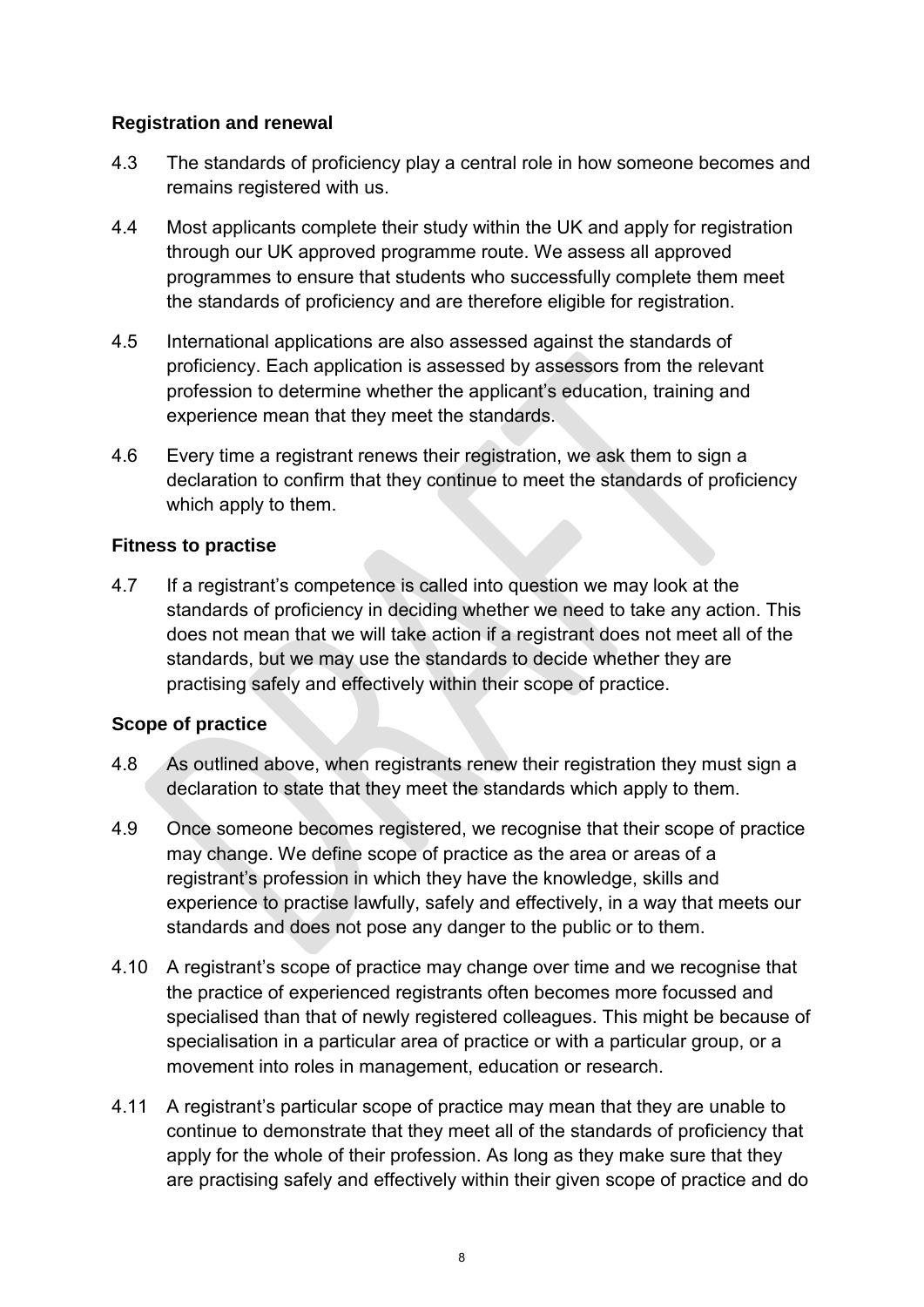not practise in the areas where they are not proficient to do so, this will not be a problem.

# **5. Reviewing the profession-specific standards of proficiency**

### **The review process**

- 5.1 We have invited the professional body for clinical scientists, the Association of Clinical Scientists, to review the standards of proficiency for their profession tell us whether they considered any changes were necessary. We have carefully considered their comments and other feedback we have received on the standards and produced a proposed set of draft standards for the profession.
- 5.2 We are now publicly consulting on the draft standards to seek the view of all our stakeholders. After consultation, we will use the responses we receive to decide if any further amendments are needed.
- 5.3 Once the final set of standards is approved they will be published. We will work with education providers to gradually phase-in the new standards after they are published.

### **Updating the profession-specific standards**

- 5.4 In the new structure of the standards of proficiency, most of the standards will be profession-specific. To set out the new draft standards for each profession in the new structure, we mapped all the current standards of proficiency for each profession under the relevant new generic standards. This consultation is not about changes to the approved generic standards, only the professionspecific standards for clinical scientists.
- 5.5 The changes to the standards proposed in each set of draft standards are to:
	- reflect current practice or changes in the scope of practice of each profession;
	- update the language where needed to ensure it is relevant to the practice of each profession and to reflect changes in current use of terminology;
	- reflect the standard content of pre-registration education programmes;
	- clarify the intention of existing standards; and
	- correct omissions or avoid duplication.
- 5.6 The review of the profession-specific standards is an opportunity to make sure the standards of proficiency are relevant to each profession. No relevant or useful standards will be lost, but the language used may change to ensure the standards are appropriate and applicable to individual professions. Where it is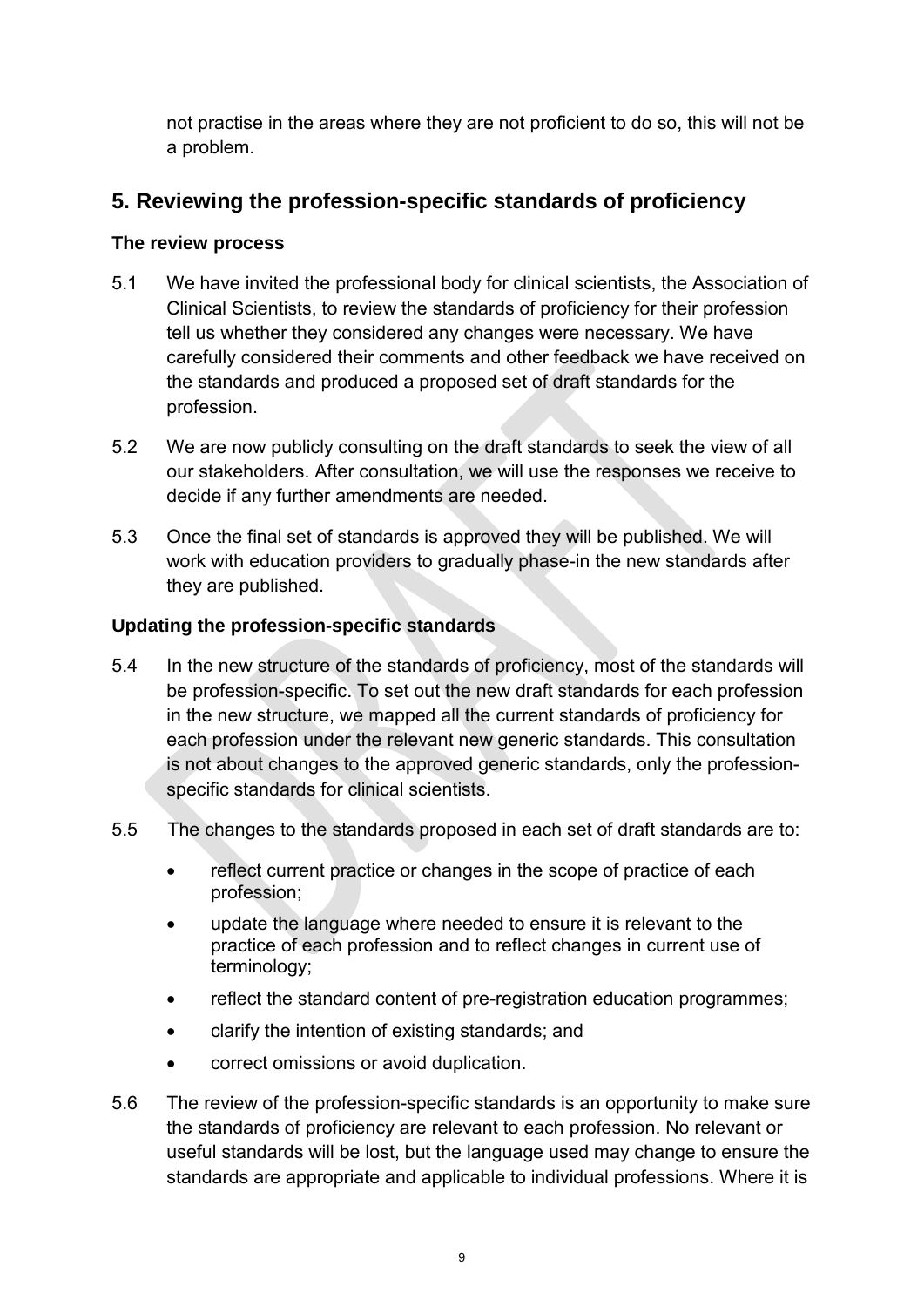appropriate to do so, we also aim to maintain as much consistency as possible in the standards between different professions. Our current standards of proficiency are available to download for comparison from our website:

www.hcpc-uk.org/aboutregistration/standards/standardsofproficiency/

5.7 We are inviting our stakeholders to consider whether the changes we have suggested to the profession-specific standards of proficiency for clinical scientists are appropriate. In addition to the changes we have suggested there may be other areas we have not considered that need to be reflected in the standards.

# **6. Your response**

### **Consultation questions**

- 6.1 We would welcome your response to our consultation and have listed some questions to help you. The questions are not designed to be exhaustive and we would welcome your comments on any related issue. Please provide reasons alongside your answers where possible.
- 6.2 The questions are listed below for your reference:
	- 1. Do you think the standards are at a threshold level necessary for safe and effective practice?
	- 2. Do you think any additional standards are necessary?
	- 3. Do you think there are any standards which should be reworded?
	- 4. Do you have any comments about the language used in the standards?
	- 5. Do you have any other comments on the standards?

### **How to respond to the consultation**

- 6.3 You can respond to this consultation in the following ways.
	- By completing our easy-to-use online survey: [insert url]
	- By emailing us at: consultation@hcpc-uk.org
	- By writing to us at the following address:

Consultation on changes to the profession-specific standards of proficiency for clinical scientists Policy and Standards Department Health and Care Professions Council Park House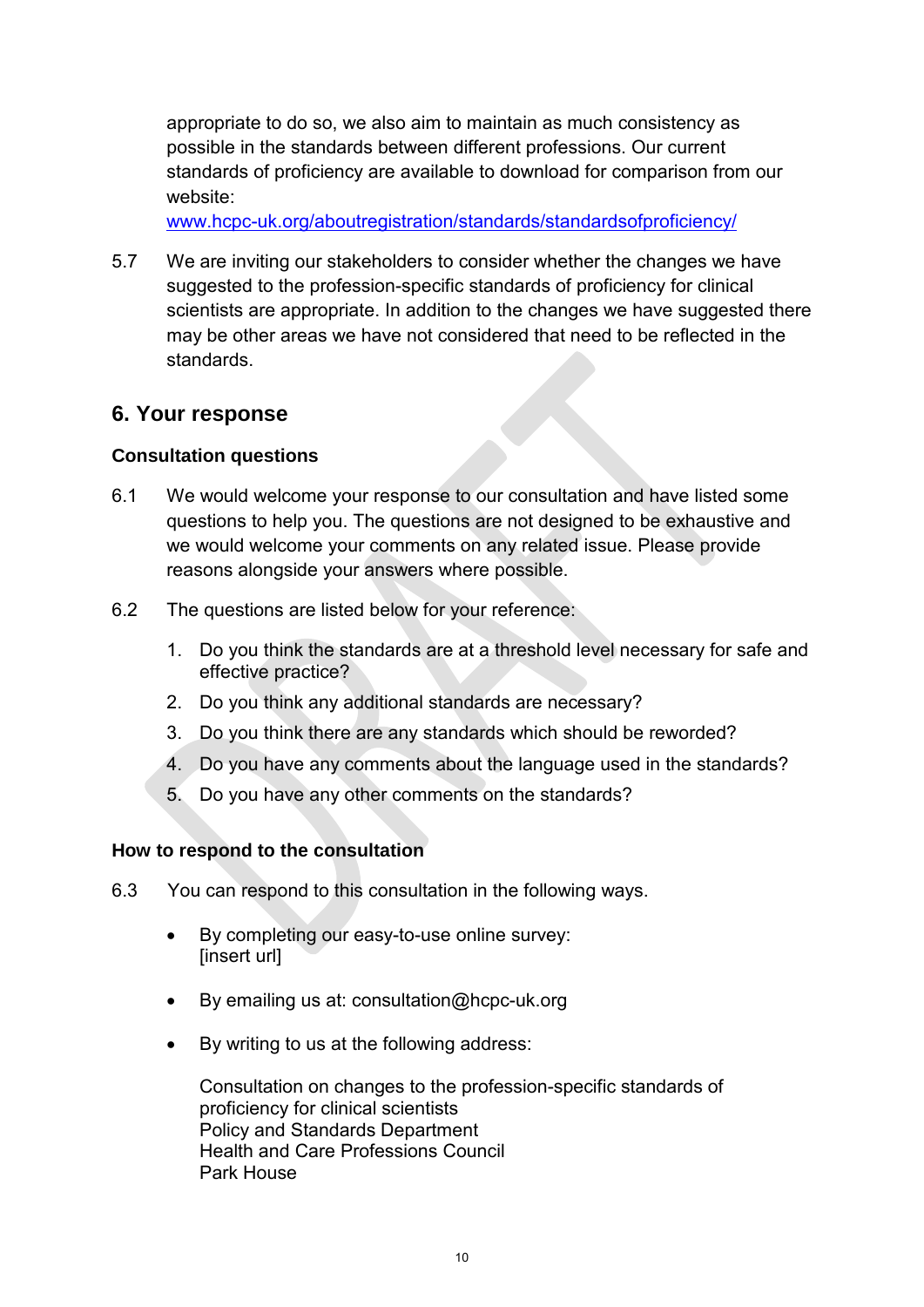184 Kennington Park Road London SE11 4BU

- 6.4 We do not normally accept responses by telephone or in person. We normally ask that consultation responses are made in writing to ensure that we can accurately record what the respondent would like to say. However, if you are unable to respond in writing please contact us on +44 (0)20 7840 9815 to discuss any reasonable adjustments which would help you to respond.
- 6.5 Please complete the online survey or send us your response by **X Month 201X**. We look forward to receiving your comments.

### **Please contact us to request a copy of this document in an alternative format, or in Welsh.**

- 6.6 Once the consultation period is completed, we will analyse the responses we have received. We will then publish a document which details the comments received and explains the decisions we have taken as a result. This will be available on our website.
- 6.7 If you would prefer your response not to be made public, please indicate this when you respond.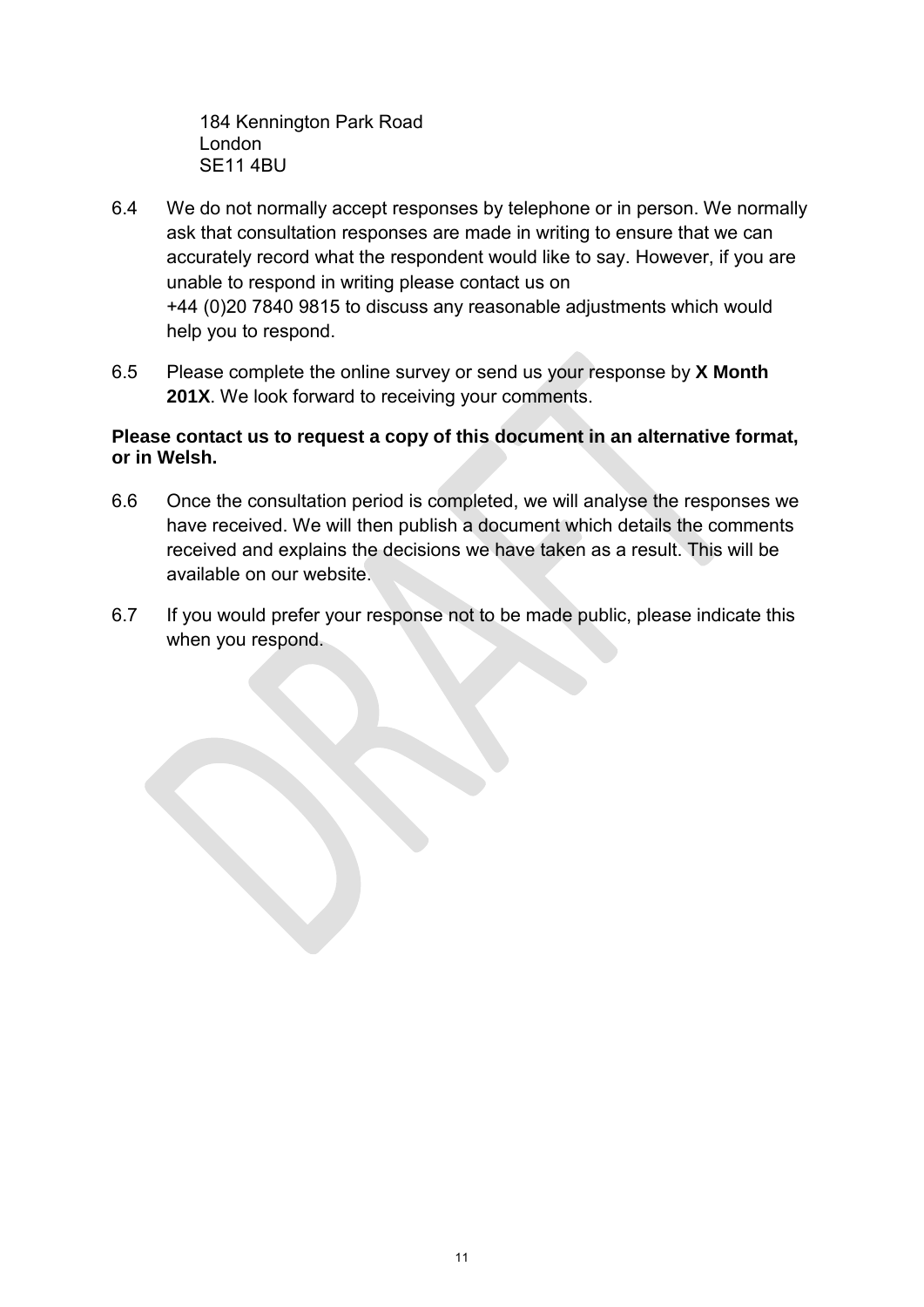

# **Appendix: Draft standards of proficiency for clinical scientists**

#### **Notes for interpretation**

- The generic standards of proficiency are not the subject of this consultation.
- The current standards of proficiency for clinical scientists are available to download and view for comparison at: www.hcpc-uk.org/aboutregistration/standards/standardsofproficiency/

| New generic standard             |                                                            |                                                                                            | New proposed profession-specific standards of proficiency                                                                                                                                                      |
|----------------------------------|------------------------------------------------------------|--------------------------------------------------------------------------------------------|----------------------------------------------------------------------------------------------------------------------------------------------------------------------------------------------------------------|
| be able to practise safely       | 1.1                                                        | know the limits of their practice and when to seek advice or refer to another professional |                                                                                                                                                                                                                |
|                                  | and effectively within<br>their scope of practice          | 1.2                                                                                        | recognise the need to manage their own workload and resources effectively and be able to practise<br>accordingly                                                                                               |
| 2.<br>be able to practise within | 2.1                                                        | understand the need to act in the best interests of service users at all times             |                                                                                                                                                                                                                |
|                                  | the legal and ethical<br>boundaries of their<br>profession | 2.2                                                                                        | understand what is required of them by the Health and Care Professions Council                                                                                                                                 |
|                                  |                                                            | 2.3                                                                                        | understand the need to respect and uphold the rights, dignity, values, and autonomy of service users<br>including their role in the diagnostic and therapeutic process and in maintaining health and wellbeing |
|                                  |                                                            | 2.4                                                                                        | recognise that relationships with service users should be based on mutual respect and trust, and be able<br>to maintain high standards of care even in situations of personal incompatibility                  |
|                                  |                                                            | 2.5                                                                                        | know about current legislation applicable to the work of their profession                                                                                                                                      |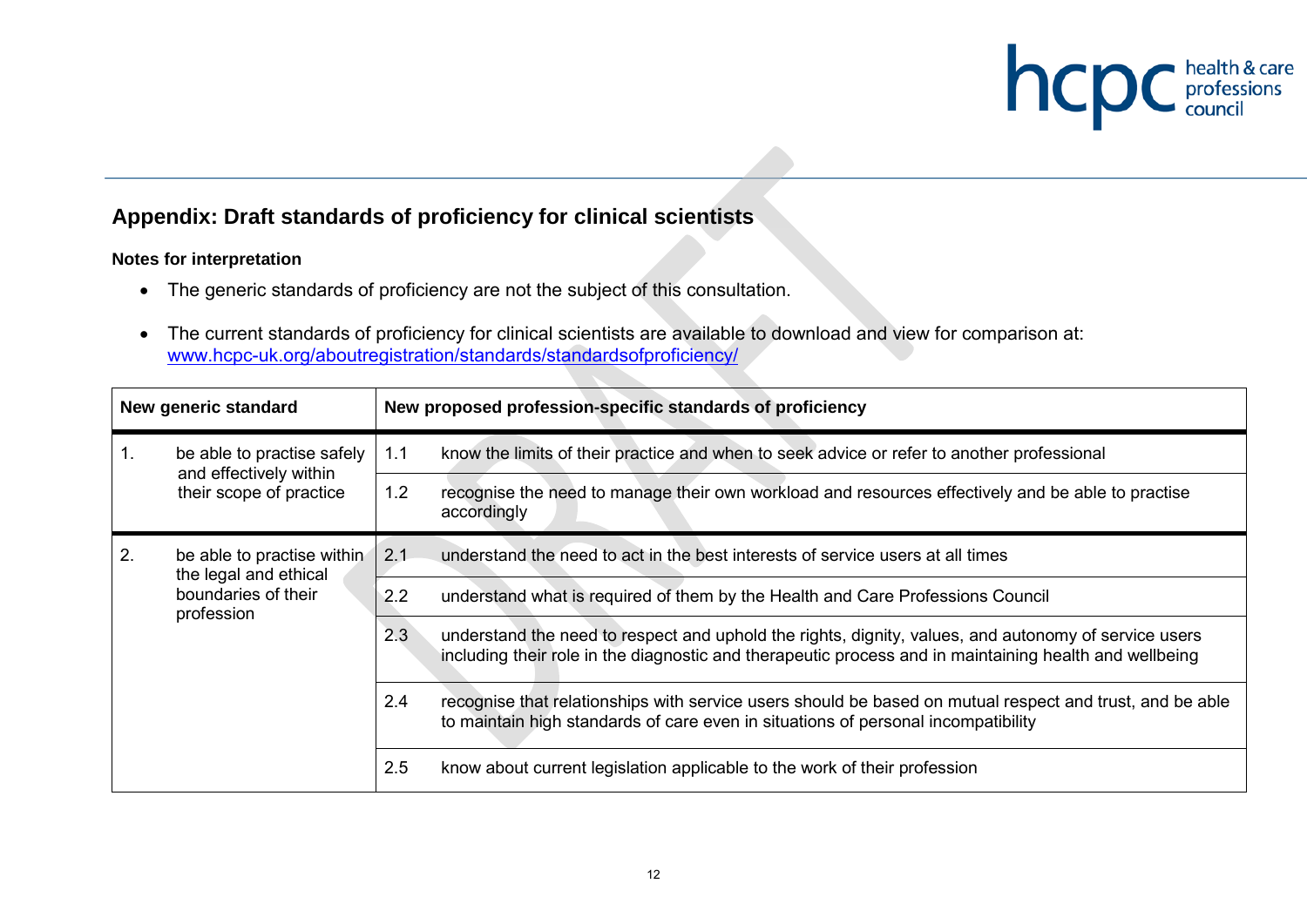|                                               |                                                                             | 2.6                                                                                                                                                                          | understand the importance of and be able to obtain informed consent                                                                                                                 |
|-----------------------------------------------|-----------------------------------------------------------------------------|------------------------------------------------------------------------------------------------------------------------------------------------------------------------------|-------------------------------------------------------------------------------------------------------------------------------------------------------------------------------------|
|                                               |                                                                             | 2.7                                                                                                                                                                          | be able to exercise a professional duty of care                                                                                                                                     |
| 3.                                            | be able to maintain                                                         | 3.1                                                                                                                                                                          | understand the need to maintain high standards of personal and professional conduct                                                                                                 |
|                                               | fitness to practise                                                         | 3.2                                                                                                                                                                          | understand the importance of maintaining their own health                                                                                                                           |
|                                               |                                                                             | 3.3                                                                                                                                                                          | understand both the need to keep skills and knowledge up to date and the importance of career-long<br>learning                                                                      |
| be able to practise as an<br>4.<br>autonomous | 4.1                                                                         | be able to assess a professional situation, determine the nature and severity of the problem and call upon<br>the required knowledge and experience to deal with the problem |                                                                                                                                                                                     |
|                                               | professional, exercising<br>their own professional<br>judgement             | 4.2                                                                                                                                                                          | be able to make reasoned decisions to initiate, continue, modify or cease treatment or the use of<br>techniques or procedures, and record the decisions and reasoning appropriately |
|                                               |                                                                             | 4.3                                                                                                                                                                          | be able to make judgements on the effectiveness of procedures                                                                                                                       |
|                                               |                                                                             | 4.4                                                                                                                                                                          | be able to initiate resolution of problems and be able to exercise personal initiative                                                                                              |
|                                               |                                                                             | 4.5                                                                                                                                                                          | recognise that they are personally responsible for and must be able to justify their decisions                                                                                      |
|                                               |                                                                             | 4.6                                                                                                                                                                          | be able to make and receive appropriate referrals                                                                                                                                   |
|                                               |                                                                             | 4.7                                                                                                                                                                          | understand the importance of participation in training, supervision and mentoring                                                                                                   |
| 5.                                            | be aware of the impact<br>of culture, equality and<br>diversity on practice | 5.1                                                                                                                                                                          | understand the requirement to adapt practice to meet the needs of different groups and individuals                                                                                  |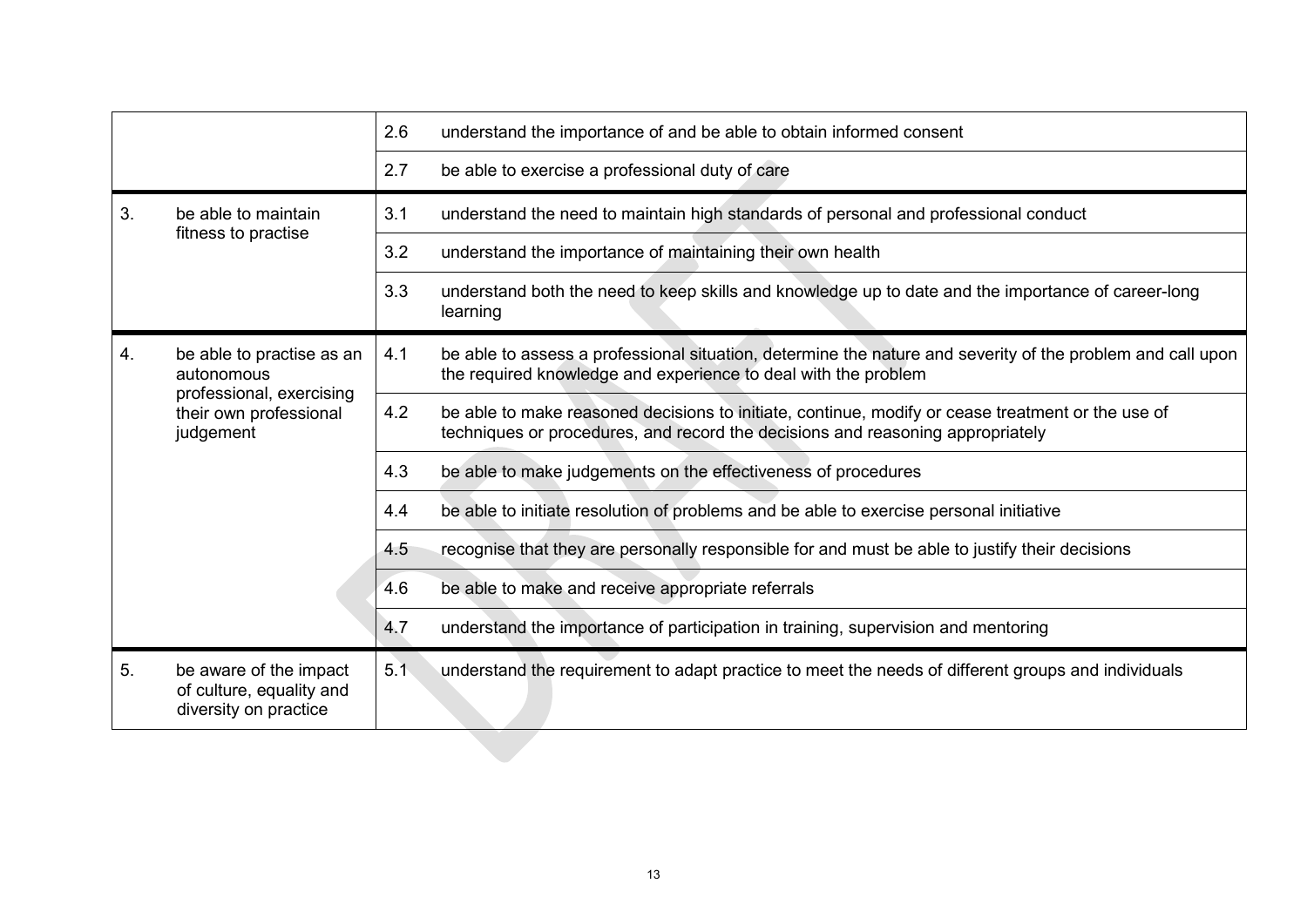| 6. | be able to practise in a<br>non-discriminatory<br>manner    |     |                                                                                                                                                                                                                                                              |
|----|-------------------------------------------------------------|-----|--------------------------------------------------------------------------------------------------------------------------------------------------------------------------------------------------------------------------------------------------------------|
| 7. | understand the                                              | 7.1 | be aware of the limits of the concept of confidentiality                                                                                                                                                                                                     |
|    | importance of and be<br>able to maintain<br>confidentiality | 7.2 | understand the principles of information governance and be aware of the safe and effective use of health<br>and social care information.                                                                                                                     |
|    |                                                             | 7.3 | be able to recognise and respond appropriately to situations where it is necessary to share information to<br>safeguard service users or the wider public                                                                                                    |
| 8. | be able to communicate<br>effectively                       | 8.1 | be able to demonstrate effective and appropriate verbal and non-verbal skills in communicating<br>information, advice, instruction and professional opinion to service users, colleagues and others                                                          |
|    |                                                             | 8.2 | be able to communicate in English to the standard equivalent to level 7 of the International English<br>Language Testing System, with no element below $6.5^2$                                                                                               |
|    |                                                             | 8.3 | understand how communication skills affect assessment of, and engagement with, service users and how<br>the means of communication should be modified to address and take account of factors such as age,<br>capacity, learning ability and physical ability |
|    |                                                             | 8.4 | be able to select, move between and use appropriate forms of verbal and non-verbal communication with<br>service users and others                                                                                                                            |
|    |                                                             | 8.5 | be aware of the characteristics and consequences of verbal and non-verbal communication and how this<br>can be affected by factors such as age, culture, ethnicity, gender, socio-economic status and spiritual or<br>religious beliefs                      |

 $^{2}$  The International English Language Testing System (IELTS) tests competence in the English language. Applicants who have qualified outside of the UK, whose first language is not English and who are not nationals of a country within the European Economic Area (EEA) or Switzerland, must provide evidence that they have reached the necessary standard. Please visit our website for more information.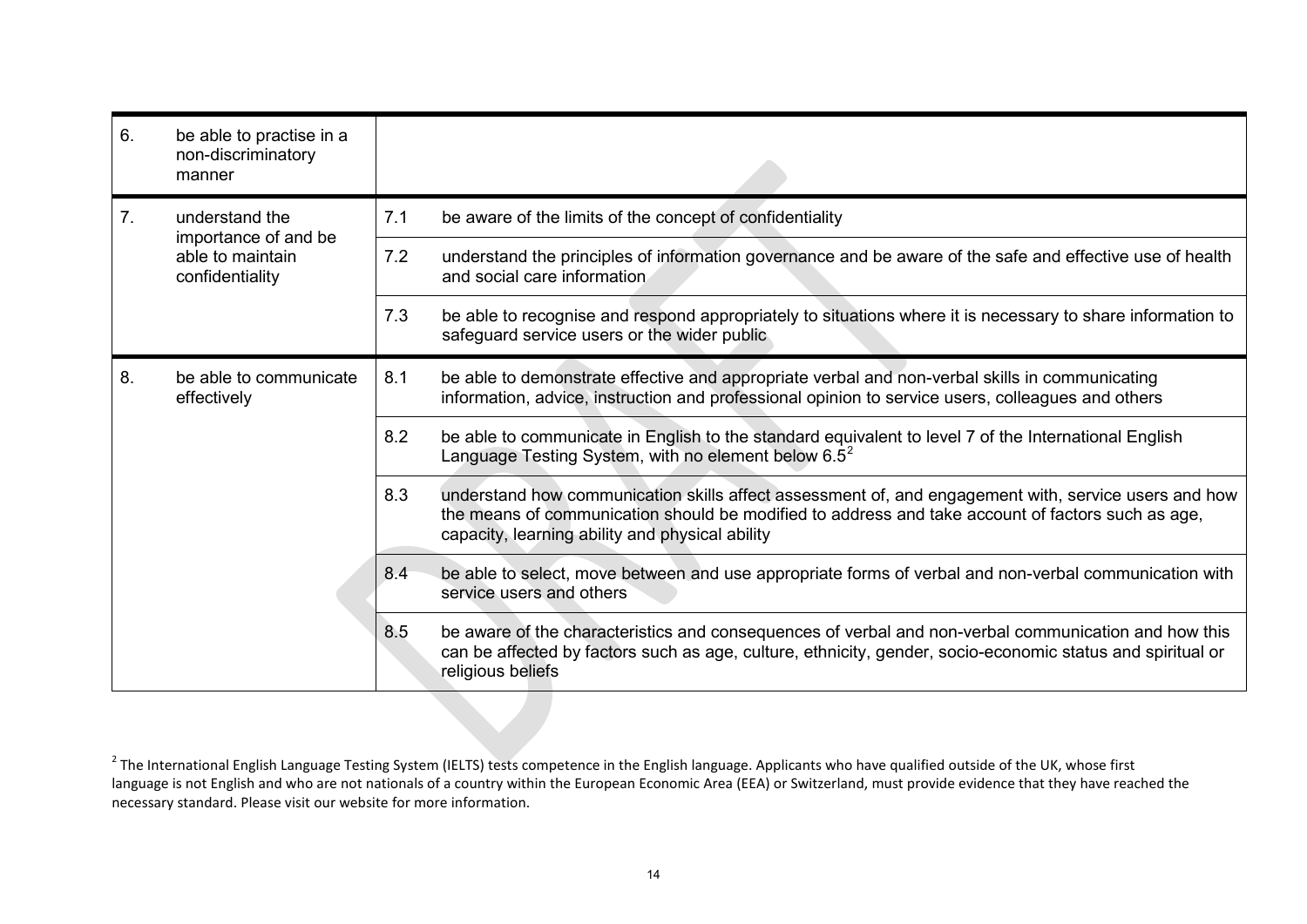|     |                                              | 8.6  | understand the need to provide service users or people acting on their behalf with the information<br>necessary to enable them to make informed decisions    |
|-----|----------------------------------------------|------|--------------------------------------------------------------------------------------------------------------------------------------------------------------|
|     |                                              | 8.7  | understand the need to assist the communication needs of service users such as through the use of an<br>appropriate interpreter, wherever possible           |
|     |                                              | 8.8  | recognise the need to use interpersonal skills to encourage the active participation of service users                                                        |
|     |                                              | 8.9  | be able to communicate the outcome of problem solving and research and developmental activities                                                              |
|     |                                              | 8.10 | be able to summarise and present complex scientific ideas in an appropriate form                                                                             |
| 9.  | be able to work<br>appropriately with others | 9.1  | be able to work, where appropriate, in partnership with service users, other professionals, support staff<br>and others                                      |
|     |                                              | 9.2  | understand the need to build and sustain professional relationships as both an independent practitioner<br>and collaboratively as a member of a team         |
|     |                                              | 9.3  | understand the need to engage service users and carers in planning and evaluating diagnostics,<br>treatments and interventions to meet their needs and goals |
|     |                                              | 9.4  | be able to contribute effectively to work undertaken as part of a multi-disciplinary team                                                                    |
| 10. | be able to maintain<br>records appropriately | 10.1 | be able to keep accurate, comprehensive and comprehensible records in accordance with applicable<br>legislation, protocols and guidelines                    |
|     |                                              | 10.2 | recognise the need to manage records and all other information in accordance with applicable legislation,<br>protocols and guidelines                        |
| 11. | be able to reflect on and                    | 11.1 | understand the value of reflection on practice and the need to record the outcome of such reflection                                                         |
|     | review practice                              | 11.2 | recognise the value of case conferences and other methods of review                                                                                          |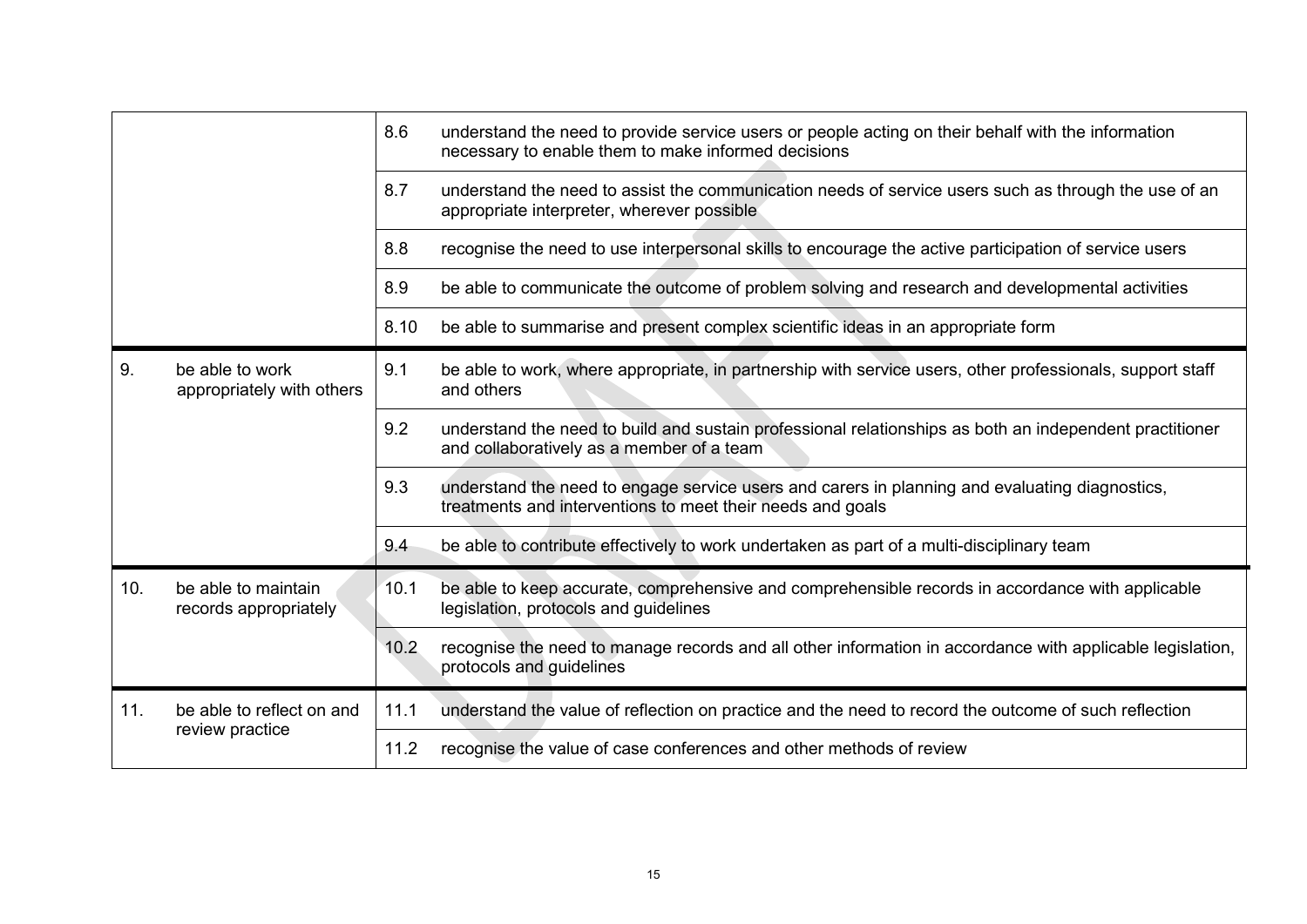| 12.<br>be able to assure the<br>quality of their practice |                                                | 12.1 | be able to engage in evidence-based practice, evaluate practice systematically and participate in audit<br>procedures                                                          |
|-----------------------------------------------------------|------------------------------------------------|------|--------------------------------------------------------------------------------------------------------------------------------------------------------------------------------|
|                                                           |                                                | 12.2 | be able to gather information, including qualitative and quantitative data, that helps to evaluate the<br>responses of service users to their care                             |
|                                                           |                                                | 12.3 | be aware of the role of audit and review in quality management, including quality control, quality<br>assurance and the use of appropriate outcome measures                    |
|                                                           |                                                | 12.4 | be able to maintain an effective audit trail and work towards continual improvement                                                                                            |
|                                                           |                                                | 12.5 | be aware of, and be able to participate in, quality assurance programmes, where appropriate                                                                                    |
|                                                           |                                                | 12.6 | understand the importance of participating in accreditation systems related to the modality                                                                                    |
|                                                           |                                                | 12.7 | be able to evaluate intervention plans using recognised outcome measures and revise the plans as<br>necessary in conjunction with the service user                             |
|                                                           |                                                | 12.8 | recognise the need to monitor and evaluate the quality of practice and the value of contributing to the<br>generation of data for quality assurance and improvement programmes |
|                                                           |                                                | 12.9 | be able to use quality control and quality assurance techniques, including restorative action                                                                                  |
|                                                           |                                                |      | 12.10 recognise the need to be aware of emerging technologies and new developments                                                                                             |
| 13.                                                       | understand the key<br>concepts of the          | 13.1 | understand the structure and function of the human body, together with knowledge of health, disease,<br>disorder and dysfunction relevant to their profession                  |
|                                                           | knowledge base relevant<br>to their profession | 13.2 | be aware of the principles and applications of scientific enquiry, including the evaluation of treatment<br>efficacy and the research process                                  |
|                                                           |                                                | 13.3 | recognise the role of other professions in health and social care                                                                                                              |
|                                                           |                                                | 13.4 | understand the structure and function of health and social care services in the UK                                                                                             |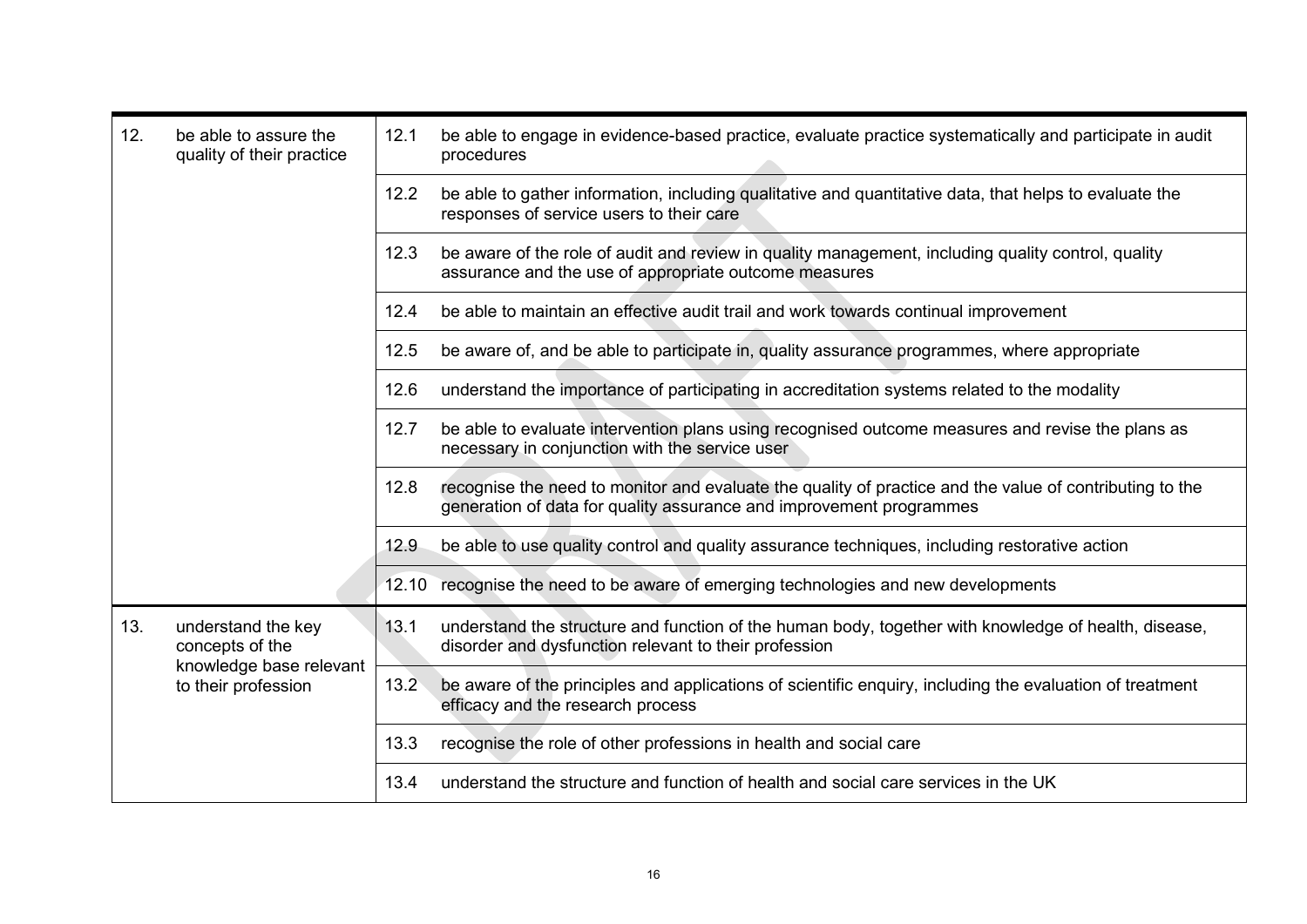|     |                                                           | 13.5 | understand the concept of leadership and its application to practice                                                                                                                    |
|-----|-----------------------------------------------------------|------|-----------------------------------------------------------------------------------------------------------------------------------------------------------------------------------------|
|     |                                                           | 13.6 | understand the theoretical basis of, and the variety of approaches to, assessment and intervention                                                                                      |
|     |                                                           | 13.7 | know the basic science underpinning the modality in which they practice, understand relevant basic<br>clinical medicine and be aware of the fundamental principles of clinical practice |
|     |                                                           | 13.8 | understand the wider clinical situation relevant to the service users presenting to the speciality                                                                                      |
|     |                                                           | 13.9 | understand the clinical applications of the speciality and the consequences of decisions made upon<br>actions and advice                                                                |
|     |                                                           |      | 13.10 understand the evidence base that underpins the use of the procedures employed by the service                                                                                     |
|     |                                                           |      | 13.11 understand the principles associated with a range of techniques employed in the modality                                                                                          |
|     |                                                           |      | 13.12 know the standards of practice expected from techniques                                                                                                                           |
|     |                                                           |      |                                                                                                                                                                                         |
| 14. | be able to draw on                                        | 14.1 | be able to change their practice as needed to take account of new developments or changing contexts                                                                                     |
|     | appropriate knowledge<br>and skills to inform<br>practice | 14.2 | be able to conduct appropriate diagnostic or monitoring procedures, treatment, therapy or other actions<br>safely and effectively                                                       |
|     |                                                           | 14.3 | know how to position or immobilise service users for safe and effective interventions                                                                                                   |
|     |                                                           | 14.4 | be able to perform a range of techniques employed in the modality                                                                                                                       |
|     |                                                           | 14.5 | understand the need to conform to standard operating procedures and conditions                                                                                                          |
|     |                                                           | 14.6 | understand the need to work with accuracy and precision                                                                                                                                 |
|     |                                                           | 14.7 | be able to solve problems that may arise during the routine application of techniques                                                                                                   |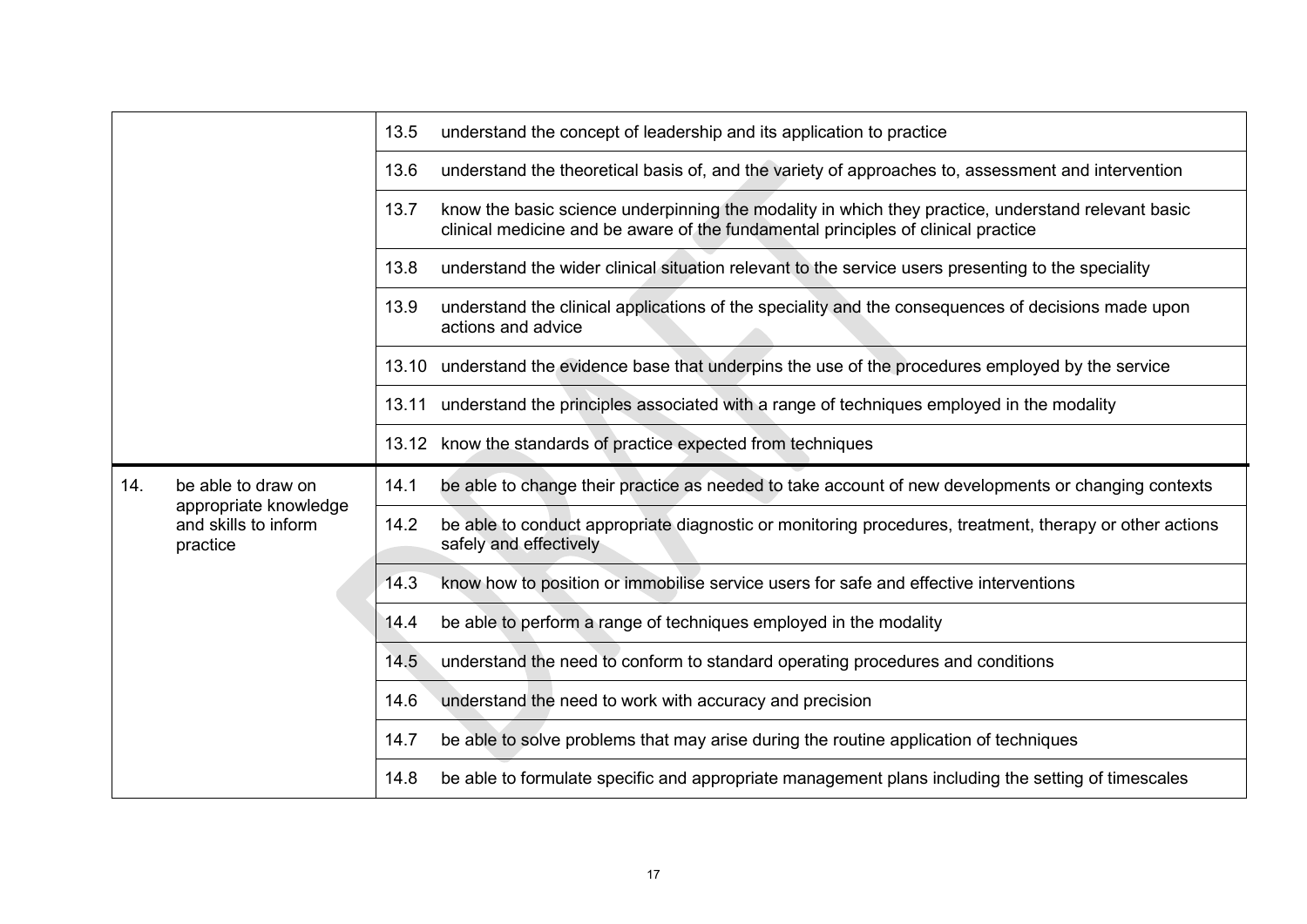|  | 14.9<br>be able to develop an investigation strategy which takes account of all the relevant clinical and other<br>information available                                                                           |
|--|--------------------------------------------------------------------------------------------------------------------------------------------------------------------------------------------------------------------|
|  | 14.10 be able to gather appropriate information                                                                                                                                                                    |
|  | 14.11 be able to identify the clinical decision which the test or intervention will inform                                                                                                                         |
|  | 14.12 be able to select and use appropriate assessment techniques                                                                                                                                                  |
|  | 14.13 be able to undertake and record a thorough, sensitive and detailed assessment, using appropriate<br>techniques and equipment                                                                                 |
|  | 14.14 be able to undertake or arrange investigations as appropriate                                                                                                                                                |
|  | 14.15 be able to analyse and critically evaluate the information collected                                                                                                                                         |
|  | 14.16 be able to demonstrate a logical and systematic approach to problem solving                                                                                                                                  |
|  | 14.17 be able to use research, reasoning and problem solving skills to determine appropriate actions                                                                                                               |
|  | 14.18 recognise the value of research to the critical evaluation of practice                                                                                                                                       |
|  | 14.19 be aware of a range of research methodologies                                                                                                                                                                |
|  | 14.20 be able to evaluate research and other evidence to inform their own practice                                                                                                                                 |
|  | 14.21 be able to conduct fundamental research                                                                                                                                                                      |
|  | 14.22 be able to interpret data and provide diagnostic and therapeutic opinions, including any further action<br>which the individual directly responsible for the care of the patient or service user should take |
|  | 14.23 be able to search and to appraise scientific literature and other sources of information critically                                                                                                          |
|  | 14.24 be able to develop the aims and objectives associated with a project                                                                                                                                         |